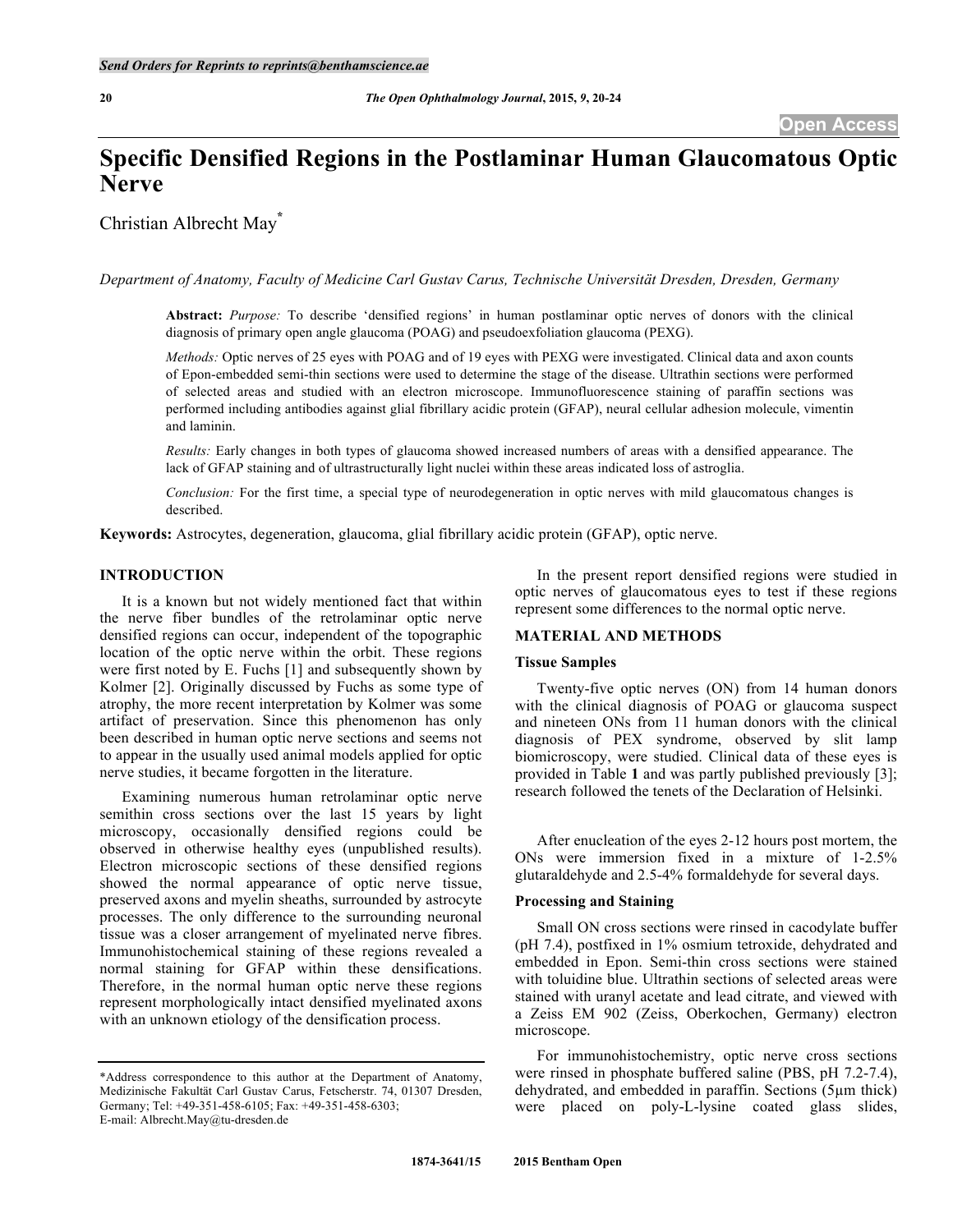# **Table 1. Clinical data of the eyes investigated.**

| Age (Years)/ Sex | <b>Duration (Years)</b>  | Eye       | $IOPmax$ (mmHg)  | <b>IOPther</b> (mmHg) | C/D ratio                  | <b>Visual Field</b>      |
|------------------|--------------------------|-----------|------------------|-----------------------|----------------------------|--------------------------|
| $76/m$           | 14                       | <b>OD</b> |                  | 16                    | 0.2                        | normal                   |
|                  |                          | <b>OS</b> |                  | 16                    | 0.2                        | normal                   |
| 65/m             | $\,8\,$                  | <b>OD</b> | 35               | 22                    | 0.4                        | normal                   |
|                  |                          | <b>OS</b> | 35               | 22                    | 0.9                        | Sup arc                  |
| 63/f             | 13                       | $OD$      | 34               | $20\,$                | 0.1                        | normal                   |
|                  |                          | <b>OS</b> | 34               | 22                    | 0.1                        | normal                   |
| 80/m             | 23                       | <b>OS</b> | 25               | 20                    | 0.4                        | normal                   |
| 89/f             | $10\,$                   | $OD$      | $28\,$           | 15                    | $\overline{\mathcal{L}}$   | $\overline{\mathcal{C}}$ |
|                  |                          | <b>OS</b> | 29               | 15                    | $\gamma$                   | $\gamma$                 |
| 69/m             | $\overline{c}$           | <b>OD</b> | 26               | $\overline{?}$        | 0.2                        | normal                   |
|                  |                          | <b>OS</b> | 26               | $\overline{?}$        | 0.2                        | normal                   |
| 81/m             | 5                        | OD        | 26               | 14                    | $0.8\,$                    | normal                   |
|                  |                          | <b>OS</b> | 26               | 16                    | 0.2                        | Sup arc                  |
| 86/f             | $\boldsymbol{7}$         | <b>OD</b> | 32               | 17                    | 0.7                        | Sup arc                  |
|                  |                          | <b>OS</b> | 32               | 17                    | 0.6                        | normal                   |
| 84/f             | 13                       | $OD$      | 25               | $12\,$                | 0.7                        | $\overline{\mathcal{C}}$ |
|                  |                          | <b>OS</b> | $22\,$           | 13                    | 0.6                        | $\overline{?}$           |
| 74/f             | 5                        | <b>OD</b> | 30               | 22                    | 0.6                        | normal                   |
| $60/m$           | 5                        | <b>OD</b> | $\overline{?}$   | 22                    | 0.3                        | Sup arc                  |
|                  |                          | <b>OS</b> | $\overline{?}$   | 16                    | 0.3                        | constr                   |
| 63/m             | $\overline{\mathcal{L}}$ | <b>OS</b> | 26               | 19                    | $\boldsymbol{\mathcal{P}}$ | $\overline{?}$           |
| $80/f$           | 5                        | $OD$      | 28               | $18\,$                | 0.6                        | normal                   |
|                  |                          | <b>OS</b> | 26               | 14                    | 0.6                        | normal                   |
| 72/f             | 14                       | $OD$      | $\overline{?}$   | $\overline{?}$        | $\overline{\mathcal{L}}$   | $\overline{?}$           |
|                  |                          | $\rm{OS}$ | $\boldsymbol{?}$ | $\overline{?}$        | $\boldsymbol{\mathcal{P}}$ | $\overline{?}$           |

# **Clinical data of the Pseudoexfoliation glaucoma eyes**

| Age (Years)/ Sex | <b>Duration (Years)</b> | Eye       | <b>IOPmax</b> (mmHg) | <b>IOPther</b> (mmHg) | <b>C/D Ratio</b> | <b>Visual Field</b>      |
|------------------|-------------------------|-----------|----------------------|-----------------------|------------------|--------------------------|
| 93/f             | $\tau$                  | <b>OS</b> | 30                   | 23                    | 0.7              | normal                   |
| 83/f             |                         | <b>OD</b> | 16                   | 16                    | 0.4              | normal                   |
| 87/f             | $\overline{c}$          | <b>OD</b> | 20                   | 14                    | 0.5              | normal                   |
|                  |                         | <b>OS</b> | 19                   | 16                    | 0.6              | normal                   |
| 79/f             | $\overline{4}$          | <b>OD</b> | 28                   | 19                    | 0.3              | normal                   |
|                  |                         | <b>OS</b> | 31                   | 21                    | 0.3              | normal                   |
| 93/f             | $\tau$                  | <b>OS</b> | 45                   | 25                    | 0.2              | normal                   |
| 100/m            | 12                      | <b>OD</b> | 29                   | 15                    | 0.9              | Sup arc                  |
|                  |                         | <b>OS</b> | 33                   | 15                    | 0.9              | Sup arc                  |
| 86/m             | 10                      | <b>OD</b> | 21                   | 17                    | 0.3              | normal                   |
|                  |                         | <b>OS</b> | 18                   | 15                    | 0.9              | normal                   |
| 89/m             | 5                       | <b>OD</b> | 46                   | 20                    | 0.8              | blind                    |
|                  |                         | <b>OS</b> | 26                   | 16                    | $\gamma$         | central                  |
| 98/m             | $\tau$                  | <b>OD</b> | 22                   | 13                    | $0.2\,$          | constr                   |
|                  |                         | <b>OS</b> | 35                   | 17                    | 0.2              | Sup arc                  |
| 71/f             | $20\,$                  | <b>OD</b> | 22                   | 17                    | 0.3              | normal                   |
|                  |                         | <b>OS</b> | 45                   | 30                    | 1.0              | Sup arc                  |
| 88/m             | 9                       | <b>OD</b> | 25                   | 16                    | 0.3              | $\overline{\mathcal{L}}$ |
|                  |                         | <b>OS</b> | 27                   | 18                    | $0.6\,$          | $\overline{\mathcal{L}}$ |

m = male, f = female; OD = right eye, OS = left eye; IOPmax = highest intraocular pressure measured; IOPther = mean intraocular pressure during therapy; C/D ratio = cup/disc ratio; Sup arc = superior arcuate scotoma, constr = constricted visual field.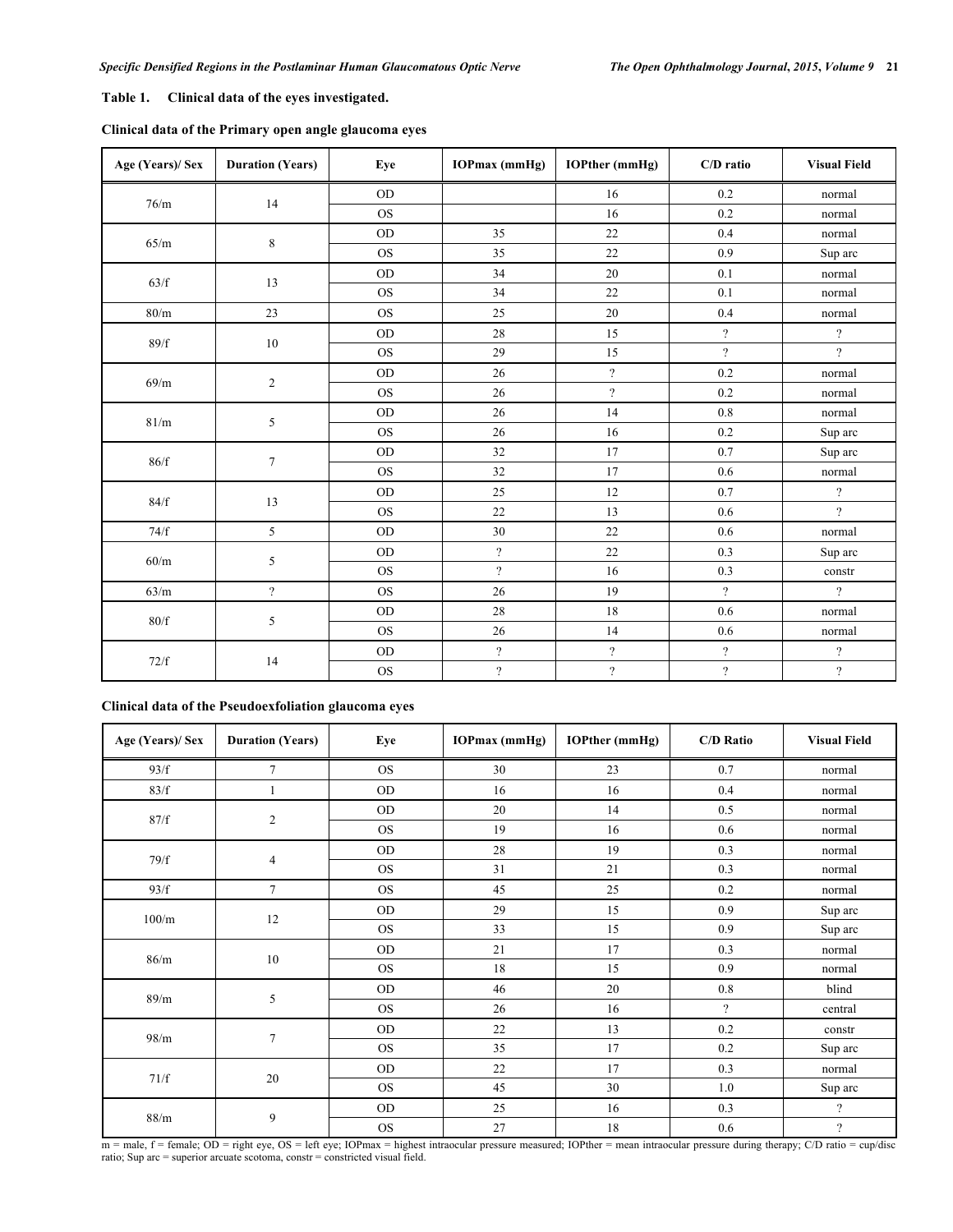deparaffinized and rehydrated. The sections were incubated with the primary antibody over night at  $4^{\circ}$ C in a moist chamber. The primary antibodies used were directed against glial fibrillar acidic protein (GFAP; 1:200, Biogenex, San Ramon, CA, USA), neural cellular adhesion molecule (NCAM; 1:100, Sigma, Deisenhofen, Germany), vimentin (1:200; Dako, Glostrup, Denmark), and laminin (1:200; Sigma). After rinsing in PBS, the sections were incubated with an appropriate fluorescent labeled secondary antibody for one hour at room temperature, rinsed again, and mounted with glycerin jelly.

Unfortunately, due to the fixation of the tissue the number of antibodies was restricted, and numerous additional antibodies which were tested for further characterization did not show sufficient staining.

#### **Evaluation**

Axon count was calculated as described previously [3]. In brief, the axons in randomly selected areas of the optic nerve were counted by light microscopy and the total number calculated by projecting the counts to the total cross section area. Due to the number of myelinated nerve fibers in single cross sections, the optic nerves were grouped into three stages of severity. Mild optic neuropathy was considered in optic nerves with axon counts more than 500,000. In the group of moderate optic neuropathy, sections with axon counts between 100,000 and 500,000 were included. Severe stages of optic neuropathy contained less than 100,000 myelinated axons.

The densified areas in the whole optic nerve were counted and measured by light microscopy. Immunohistochemical staining was investigated using a Leica Aristoplan fluorescence microscope.

## **RESULTS**

## **Densified Regions: Frequency of Appearance**

Most of the densified regions were observed in optic nerve cross sections of donors with mild optic neuropathy (Table **2**): they were located within the neuronal tissue of the optic nerve and did not reach the rim of the optic nerve (pia mater). At places, they filled in almost a complete bundle reaching towards the connective tissue septae within the nerve (Fig. **1**). Their diameter ranged between 120 and 300 µm; their number varied greatly within the single nerves, even between the right and left nerve of a single donor. The densified regions could be identified in consecutive sections; the tissue samples, however, did not allow a longitudinal reconstruction within the optic nerve. The densified regions were found regardless of the section distance towards the lamina cribrosa, the distance varying between  $2 - 20$  mm.



**Fig. (1).** Toluidine blue stained semi thin section of an optic nerve with mild optic neuropathy (80 years old female donor with POAG). Note the densified region marked with a star. Within this region, some dense nuclei can be observed. There was a complete lack of light nuclei (arrows outside of the densified region) as an indication for astrocytes.

In optic nerve cross sections defined as moderate optic neuropathy, still some densified regions could be observed in POAG, but their number was less frequent (Table **2**). Their size and localization was the same as in mild optic neuropathy. The regions were never seen in contact to gliotic areas with complete axonal degeneration.

**Table 2. Number and occurrence of densified regions in different stages of primary open angle and pseudoexfoliation glaucoma optic neuropathy.**

|                                                | <b>Primary Open Angle Glaucoma</b>                                                              |                                                                             | <b>Pseudoexfoliation Glaucoma</b>                                                    |                                                                             |  |
|------------------------------------------------|-------------------------------------------------------------------------------------------------|-----------------------------------------------------------------------------|--------------------------------------------------------------------------------------|-----------------------------------------------------------------------------|--|
|                                                | <b>Mean Axon Number</b><br>$(\pm$ Standard Deviation)<br>and Number of Cases<br><b>Examined</b> | <b>Mean Number (Range)</b><br>and Occurrence of<br><b>Densified Regions</b> | Mean Axon Number<br>(± Standard Deviation)<br>and Number of Cases<br><b>Examined</b> | <b>Mean Number (Range)</b><br>and Occurrence of<br><b>Densified Regions</b> |  |
| Mild optic neuropathy                          | 758,413 ( $\pm$ 91,274)                                                                         | $10(4-30)$                                                                  | 779,959 ( $\pm$ 169,622)                                                             | $15(2-25)$                                                                  |  |
| $($ > 500,000 axons)                           | $n=13$                                                                                          | $n=9/13$                                                                    | $n=8$                                                                                | $n=4/8$                                                                     |  |
| Moderate optic neuropathy                      | 337,690 ( $\pm$ 90,140)                                                                         | $10(6-14)$                                                                  | $285,939 \ (\pm 106,376)$                                                            | $\mathbf{0}$                                                                |  |
| $(100,000-500,000$ axons)                      | $n=9$                                                                                           | $n=3/9$                                                                     | $n=7$                                                                                |                                                                             |  |
|                                                | $27,937 \ (\pm 18,842)$                                                                         |                                                                             | $96,860 (\pm 1858)$                                                                  |                                                                             |  |
| Severe optic neuropathy<br>$(< 100,000$ axons) | $n=3$                                                                                           | $\mathbf{0}$                                                                | $n=2$                                                                                | $\mathbf{0}$                                                                |  |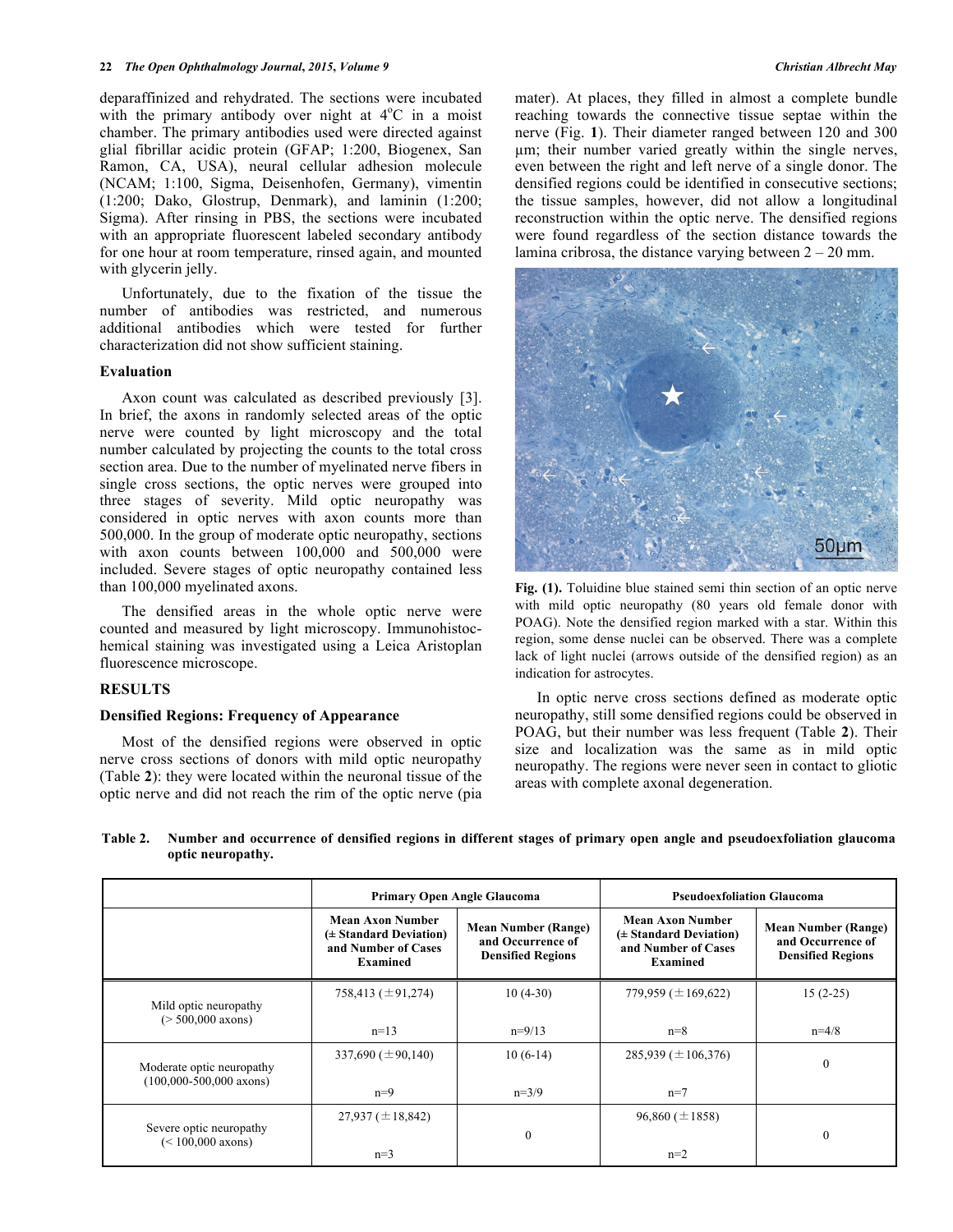#### *Specific Densified Regions in the Postlaminar Human Glaucomatous Optic Nerve The Open Ophthalmology Journal***,** *2015***,** *Volume 9* **23**

No densified regions were present in severe stages of optic neuropathy; here an increase in gliotic reaction and a profound degeneration of axons dominated most areas of the optic nerve cross sections.

#### **Densified Regions: Immunohistochemical Characterization**

Immunohistochemical staining for GFAP, the most general marker for astrocytes, revealed, that within these regions, no GFAP positive cells were present (Fig. **2a**). The surrounding neural tissue showed the regular appearance of GFAP staining as seen in non-glaucomatous optic nerves. The staining intensity next to the GFAP-free regions did not show increased values and no encapsulating processes of the astrocytes. Surrounding astrocytes, therefore, seemed not activated by the process of densification.



**Fig. (2).** Immunohistochemistry of optic nerve cross sections with mild optic neuropathy (60 years old male donor with POAG). The densified region is marked with a star, the rim of the region with numerour arrows. **a**) Staining with antibodies against glial fibrillary acidic protein (GFAP) reveals a lack of staining within the densified area and no specific accent at the rim of the region or within the surrounding neuronal tissue. **b**) Staining with antibodies against neural cellular adhesion molecule (N-CAM) shows a diffuse staining within the densified area similar to the surrounding neuronal tissue.

Staining for NCAM, a marker for various cell types derived from the neuroectoderm (mainly glial cells but also some neurons), revealed positive cells allover the neuronal tissue of optic nerve cross sections including the densified regions (Fig. **2b**). A similar staining was observed using antibodies against vimentin (data not shown).

Laminin staining was seen at the rim of the connective tissue within the optic nerve but not within the neuronal tissue or in contact with the densified regions (data not shown).

# **Densified Regions: Ultrastructural Morphology**

Electron microscopy showed numerous small myelin rings (presumably small axons) within the densified regions. They were surrounded by an electron-dense cytoplasm containing degenerated myelin forms (Fig. **3**). Normal-sized axons were absent in the densified regions. Nuclei present within the densified areas showed dense chromatin, usually seen in either oligodendrocytes or microglia. The light nuclei of astrocytes were never observed within these regions. The rim of the densified regions showed no specific cellular or extracellular structure.



Fig. (3). Electron microscopic micrograph of the optic nerve (63) years old male donor with POAG) at the rim of a densified area. Note the different appearance between densified area (left) and the normal neuronal tissue (right). In the densified areas, some small axons and their myelin sheath seem to be preserved (arrows), but their density is low and they are surrounded by an electron dense cytoplasm with numerous myelin debris. Larger axons (stars) are only present outside of the densified areas. The dark dense nuclei indicate either oligodendrocytes or microglia.

#### **DISCUSSION**

While densified regions in the optic nerve with unknown origin can occur sporadic in otherwise healthy eyes, densified regions occur frequently in early stages of glaucomatous optic neuropathy. They are located within healthy neuronal tissue and are not separated by specific morphological features. In contrast to densified regions in